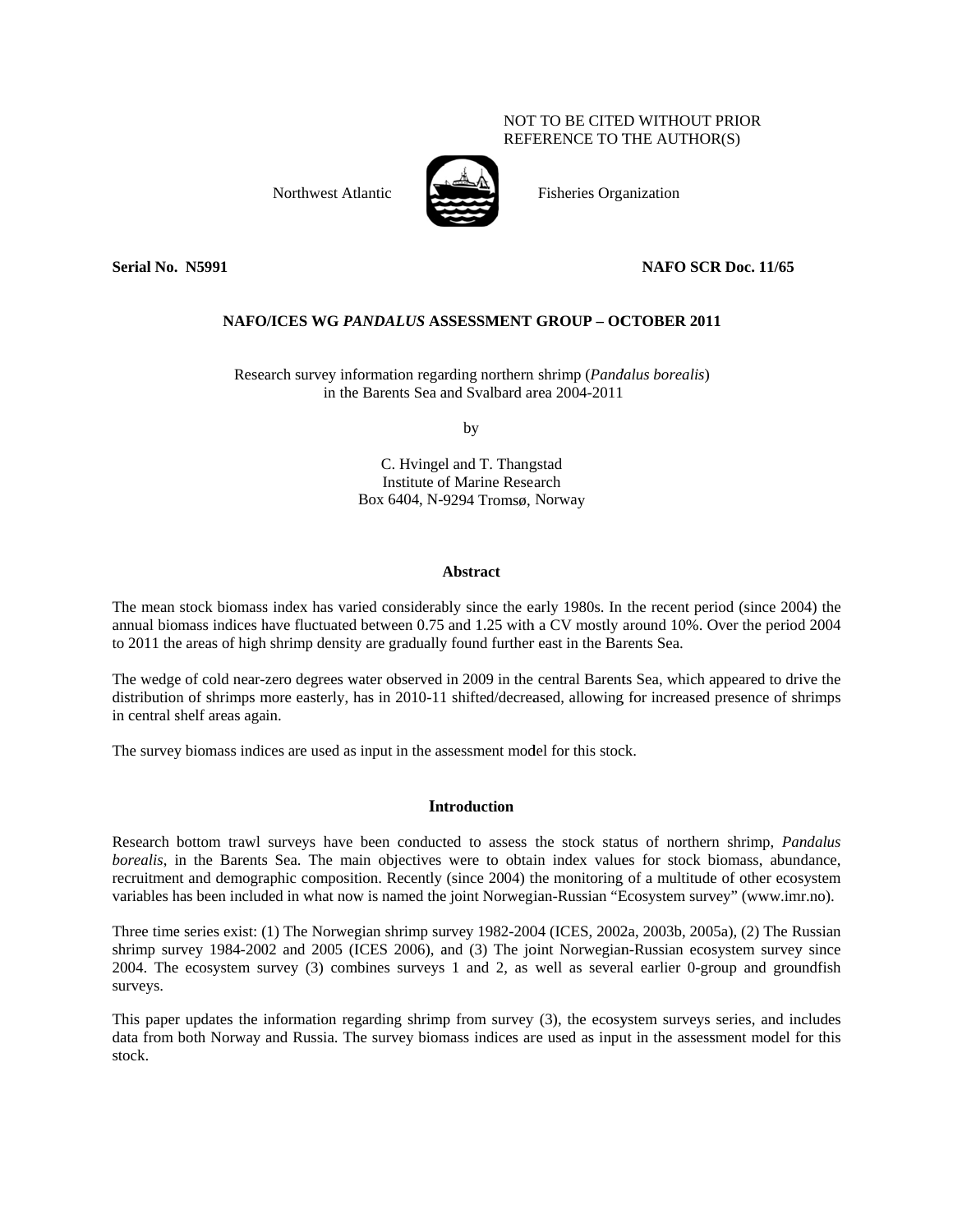### **Methods**

# *Survey and coverage*

The joint Norwegian-Russian ecosystem survey has since 2004 been conducted annually from August to October by five research vessels simultaneously covering the entire Barents Sea from the edge of the continental shelf in the west, to Novaja Semlja in the east, from the coast of Norway and Russia in the south to the ice-edge in the north (Olsen, 2006) (Fig. 1). In 2009-10 the total number of stations was reduced for economical reasons (Table 1). In 2009 and 2010 only the total biomass of shrimp was recorded.

In most of the covered area both in the Norwegian and Russian EEZs the survey follows a regular grid with ecosystem sampling stations approx. 30-35 nm apart (Fig. 1). In the important juvenile shrimp areas in the central Barents Sea (Hopen Deep), additional demersal trawl stations are placed at ½ the standard grid size to get a more detailed coverage of the shrimp distribution in this area. In the other high density shrimp area in the north-west around Spitsbergen a depth-stratified survey is conducted. Here stations are placed approx. every 30-35 nm as in the other areas, but in addition a number of extra bottom trawl stations are placed at irregular intervals within this part of the survey area. Additional stations were reduced in numbers in 2008, and have in 2009 and 2010 been omitted altogether.

#### *Sampling trawl gear*

Sampling of demersal species like shrimp within the ecosystem survey was conducted with a standard Norwegian research trawl, which is a modified Campelen 1800 shrimp trawl with rockhopper ground gear (Fig. 2). Mesh size in the cod-end was 22 mm with a 6 mm lining. A juvenile (Hoita) bag with 0.8 mm lining was has occasionally been attached under the trawl in front of the cod-end in order to collect juvenile shrimp < 10 mm in the catch.

Trawl geometry and behaviour of the trawl were monitored using *Scanmar* trawl sensors. The Norwegian vessels used standard *Steinshamn* W9 bottom V trawl doors with an area of 6.7 m<sup>2</sup> and a weight of 2 250 kg. "Strapping" – a rope 150-180 m in front of the doors locks the distance the trawl doors to approximately 50 m – is used. The towing time is 15 min. GPS positions were used to calculate towed distance. A speed sensor (symmetry) was used on all bottom hauls, giving information about the direction and amount of currents entering the trawl and making it possible to tow at the right speed and geometry in proportion to underwater crosscurrents by adjusting wires or warps to compensate a skewed trawl. Other trawl settings are described in detail in a separate manual for rigging of trawl and trawl equipment (Engås, 1995).

### *Sampling routines*

 For each haul on board Norwegian vessels, samples of 250-300 adult shrimp specimens are taken from the main bag, sorted by sexual characteristics, and measured by caliper to the nearest mm below (carapace length, cpl, as defined in Allen (1959); McCrary (1971)). A sample of up to 100 juvenile individuals is taken from the Hoita bag and measured the same way as the adults. Shrimp sampling on board Russian vessels is done in a similar manner.

Russian and Norwegian scientists use different database systems (BioFox and Regfisk, respectively) to register biological data from marine animals surveys. At the end of the survey the Russian ecosystem data are converted and included in the Norwegian database system; however, it has to date not been possible to convert the Russian shrimp length data, so that normally only total weight per haul is given. The length- and sex frequency distribution in the samples was weighted by total catch and stratum area to obtain estimates of the overall distribution.

### *Area stratification*

Data from the sampling were stratified by depth and area as in Fig. 3. Five main areas are identified which each are further sub-divided into 6 depth strata (0-600 m). The depth strata boundaries follow depth contours obtained from the GEBCO world bathymetry database (http://www.gebco.net). The individual strata were constructed using ArcGIS 9.3 software; then each stratum's area was calculated in  $km<sup>2</sup>$  using an equal area projection (Europe Albers Conic) (Table 1, Fig. 4).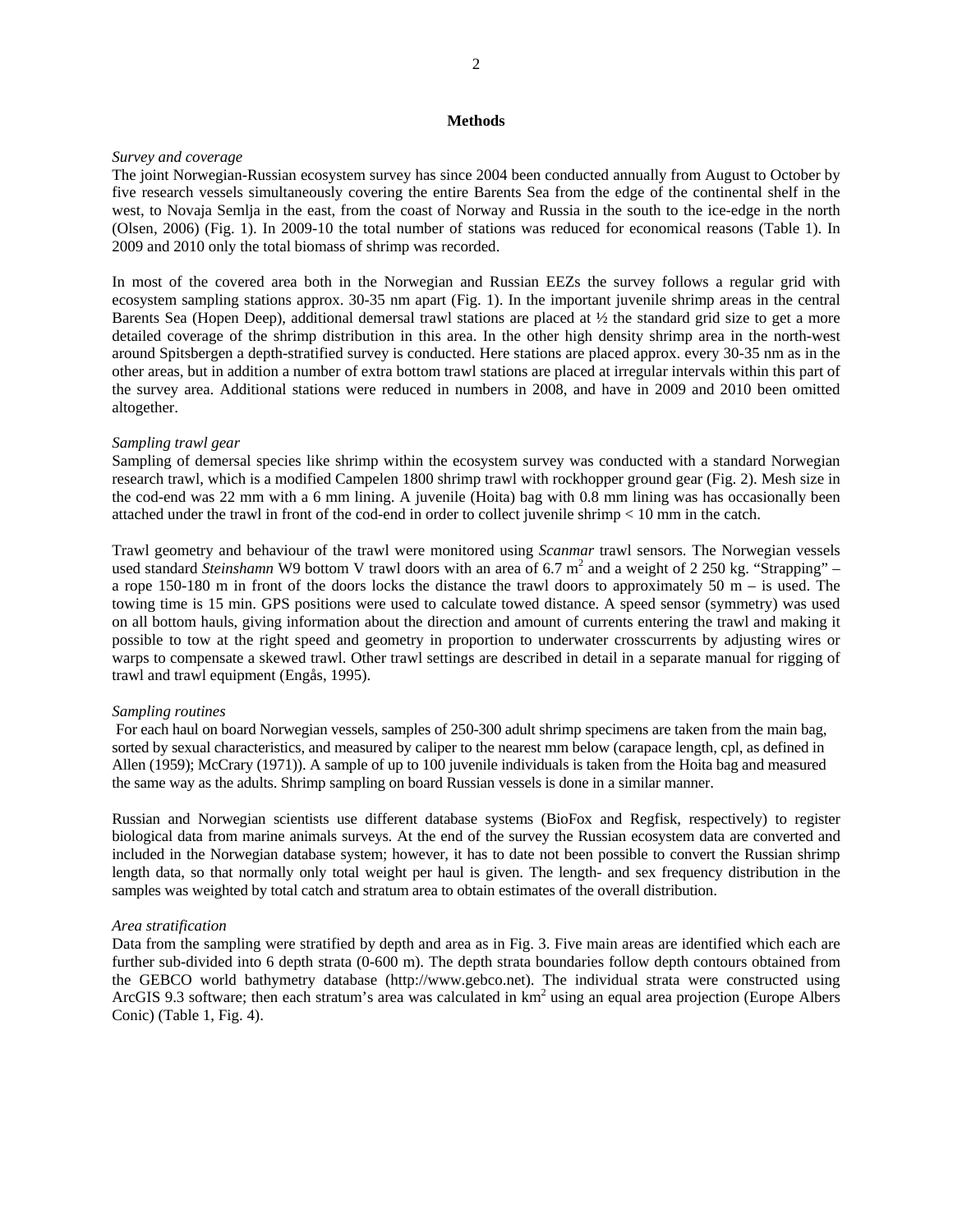### *Swept area analysis*

#### **Results**

The estimate of mean biomass has varied considerably since the early 1980s (Fig.5). From 2004 to 2006 biomass increased by about 66% and then decreased again back to the 2004-level in 2008. The 2010 and 2011 values is back up close to that of 2006 (Table 3, Fig. 6.). The spatial distribution of this biomass has changed. Over the period 2004 to 2011 the areas of high shrimp density are gradually found further east in the Barents Sea (Fig. 7 and 8).

Overall size distributions (Fig. 9) indicate a relatively large amount of smaller shrimp in 2004 which likely based the increase in stock biomass until 2006 (Fig. 4). The recruitment index – estimated abundance of shrimp at 13-16mm CL supposed to enter the fishery in the following one-two years decreased since 2004 (Fig. 10). Nevertheless, total biomass increased in 2009 and 2010 questioning the predictive capability of the recruitment index. The demographic information was not updated for 2009-11.

Temperatures in the Barents Sea have been high during the last eight years, mostly due to the inflow of warm water masses from the Norwegian Sea. In 2011, temperatures close to the bottom were in general close to those in 2010, and still above the long-term mean by 0.2–0.7°C in most of the Barents Sea (Anon. 2011). Only small areas with temperatures below 1°C were observed. Shrimps were only caught in areas where bottom temperatures were above 0°C. Highest shrimp densities were found between zero and 4°C, while the limit of upper temperature preference appeared to lie at about 6-8°C. The wedge of cold near-zero degrees water observed in 2009 in the central Barents Sea, which appeared to drive the distribution of shrimps more easterly, has in 2010-11 shifted/decreased, allowing for increased presence of shrimps in central shelf areas again (Fig. 11). However, shrimp are still distributed further east in the Barents sea than see before 2009.

### **References**

- ALLEN, J. A., 1959. On the biology of *Pandalus borealis* Krøyer, with reference to a population off the Northumberland coast. *J. Mar. Biol. Assoc. U.K.*, **38**: 189-220.
- ANON., 1988. SAS/STAT User's Guide, Release 6.03 Edition. Cary, NC: SAS Institute Inc., 1988. 1028 p.
- ANON., 2010. Survey report from the joint Norwegian/Russian ecosystem survey in the Barents Sea August-September 2010. IMR/PINRO Joint Report Series, No. x/2010. ISSN 1502-8828. xxx pp.
- ENGÅS, A. 1995. Trålmanual Campelen 1800. Versjon 1, 17. januar 1995, Havforskningsinstituttet, Bergen. 16 p. (unpubl.).
- COCHRAN, W. G., 1977. Sampling techniques, 3rd edition. John Wiley & Sons, New York, 428 p.
- FISHER, N. I., T. LEWIS, B. J. J. EMBLETON. 1987. Statistical Analysis of Spherical Data, Cambridge University Press, 329 p.
- ICES. 2002. Report of the Arctic Fisheries Assessment Working Group. ICES CM 2002/ACFM:18.
- ICES. 2003. Report of the Arctic Fisheries Working Group. ICES CM 2003/ACFM:22.
- ICES. 2005. Report of the *Pandalus* Assessment Working Group, 27 October–5 November 2004. ICES CM 2005/ACFM:05.
- ICES. 2006. Report of the *Pandalus* assessment working group 2005. ICES CM 2006/ACFM:10. ref G. 72 p.
- MCCRARY, J. A., 1971. Sternal spines as a characteristic for differentiating between females of some Pandalidae. *J. Fish. Res. Board Can.*, **28**: 98-100.
- MACDONALD, P. D. M., T. J. PITCHER. 1979. Age-groups from size-frequency data: A versatile and efficient method of analyzing distribution mixtures. *J. Fish. Res. Board Can.*, **36**: 987-1001.
- OLSEN, E. 2006. Manual for conducting the joint "Autumn Ecosystem Survey" in the Barents Sea. Version 4 – 22.06.2006, Havforskningsinstituttet, Bergen. 42 p. (unpubl.)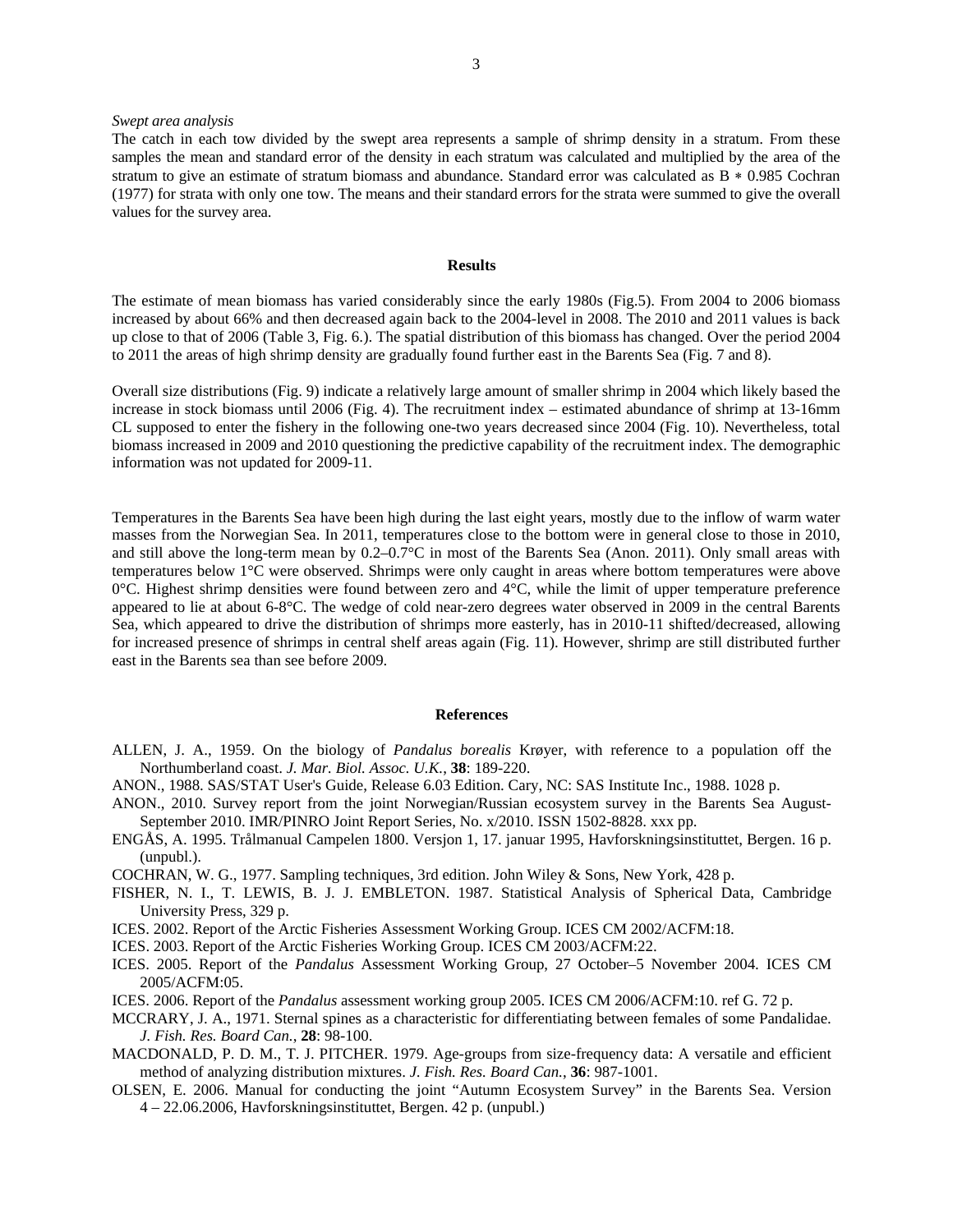Table 1. Number of hauls, estimated total biomass, density and coefficient of variation (CV) by stratum and year (for further details on stratification see Fig. 3).

| Stratum |                    |                | 2004           |              |                    | 2005       |      |              | 2006         |            |                | 2007           |                    |           | 2008        |                        |          | 2009      |      |              |                      | 2010 |                |              |                | 2011 |             |              |                    |     |             |              |                           |             |
|---------|--------------------|----------------|----------------|--------------|--------------------|------------|------|--------------|--------------|------------|----------------|----------------|--------------------|-----------|-------------|------------------------|----------|-----------|------|--------------|----------------------|------|----------------|--------------|----------------|------|-------------|--------------|--------------------|-----|-------------|--------------|---------------------------|-------------|
|         | Name Depth         | Area           | Hauls Biom.    |              | Dens.              | CV         |      | Hauls Biom.  | Dens.        | <b>CV</b>  | Hauls Biom.    |                | Dens.              | <b>CV</b> | Hauls Biom. |                        | Dens.    | <b>CV</b> |      | Hauls Biom.  | Dens.                |      | CV Hauls Biom. |              | Dens.          | CV   | Hauls Biom. |              | Dens.              | CV  | Hauls Biom. |              | Dens. CV                  |             |
| (code)  | (m)                | $(kkm^2)$      | (#)            | tons         | kg/km <sup>2</sup> | %          | (# ) | tons         | kg/km        | %          | (# )           | tons           | kg/km <sup>2</sup> | %         | (# )        | tons                   | kg/km    | %         | (# ) | tons         | $kg/km$ <sup>2</sup> | %    | (# )           | tons         | kg/km          | - %  | (# )        | tons         | kg/km <sup>2</sup> | - % | (# )        | tons         | $\text{kg}/\text{km}^2$ % |             |
|         | $1.1 \qquad 0-100$ | 50             | $\Omega$       | $\Omega$     | $\Omega$           | $\Omega$   |      |              | $\Omega$     | $\Omega$   | $\Omega$       | $^{\circ}$     | $\Omega$           | $\Omega$  | $\Omega$    | $\Omega$               | $\Omega$ |           |      | 79           | $\overline{2}$       | 85   |                | 83           | $\overline{2}$ | 15   |             |              | $\Omega$           |     | 6           | 119          |                           | 2 99        |
|         | 1.2 100-200        | 40             | 17             | 5943         | 150                | 49         | 16   | 6182         | 156          | 58         | 9              | 7005           | 177                | 74        | 10          | 3390                   | 86       | 49        | 16   | 4102         | 104                  | 45   | 4              | 9370         | 236            | -84  |             | 479          | 12                 | 53  |             | 18 10860     | 274 86                    |             |
|         | 1.3 200-300        | 20             |                | 26 15311     | 776                | 26         | 24   | 18859        | 956          | 29         | 25             | 15539          | 788                | 21        |             | 20 11765               | 596      | 25        |      | 22 13862     | 703                  | 39   | 4              | 6231         | 316            | - 55 |             | 5 14927      | 757                | -68 |             | 12 13734     | 696 28                    |             |
|         | 1.4 300-400        | 10             |                | 30 12721     | 1316               | 24         | 23   | 10148        | 1050         | 22         | 25             | 5200           | 538                | -14       |             | 22 11870               | 1228     | 28        |      | 16 4571      | 473                  | 35   | -5             | 10597        | 1096           | -63  |             | 3 17462      | 1806               | 116 |             | 11 12905     | 1335 29                   |             |
|         | 1.5 400-500        |                | 17             | 4327         | 608                | 28         | 18   | 4164         | 585          | 22         | 14             | 4254           | 598                | 23        | 11          | 5370                   | 755      | 23        |      | 5248         | 738                  | 38   |                | 7846         | 1103           | -58  |             | 3235         | 455                | 113 | 8           | 4766         | 670 20                    |             |
|         | 1.6 500-600        |                | 8              | 1696         | 293                | 25         | 10   | 3018         | 522          | 40         | 6              | 2035           | 352                | 42        | 6           | 1670                   | 289      | 39        |      | 1234         | 213                  | 50   |                | 657          | 114            | -85  |             |              |                    |     |             | 1108         | 191 85                    |             |
| 2.1     | $0 - 100$          | $\overline{4}$ |                | -0           |                    | $^{\circ}$ |      |              | $\Omega$     | $\theta$   | $\mathcal{P}$  | $\overline{0}$ | $\mathbf{0}$       |           |             | $\Omega$               |          |           |      | $\Omega$     | $\overline{0}$       |      |                | 74           | 2              | 85   |             |              | $\Omega$           |     |             | $\Omega$     |                           | $0 \quad 0$ |
|         | 2.2 100-200        | 153            | 25             | 3260         | 21                 | 50         | 16   | 7383         | 48           | 36         | 23             | 1512           | 10                 | -51       | 24          | 2399                   | 16       | 39        |      | 16 2038      | 13                   | 59   | 21             | 1610         | 11             | -31  |             | 2801         | 18                 |     | 34          | 6115         | 40 50                     |             |
|         | 2.3 200-300        | 230            |                | 34 150557    | 654                | 21         |      | 69 153493    | 667          | 14         |                | 69 242092      | 1051               | 16        |             | 67 168005              | 730      | 18        |      | 62 116391    | 505                  | 21   | 43             | 74409        | 323            | 20   |             | 50 150357    | 653                | 18  |             | 46 113698    | 494 14                    |             |
|         | 2.4 300-400        | 119            |                | 35 81699     | 685                | 18         |      | 56 95050     | 797          | 12         |                | 63 143045      | 1199               | 13        |             | 67 130541              | 1094     | - q       |      | 29 65561     | 550                  | 16   | 25             | 39008        | 327            | 16   |             | 26 55106     | 462                | 17  |             | 25 60257     | 505 20                    |             |
|         | 2.5 400-500        | 43             |                | 7 29982      | 698                | 22         | 28   | 18289        | 426          | 11         | 27             | 24034          | 559                | -11       | 27          | 30831                  | 717      | 13        |      | 15 11106     | 258                  | 15   | 11             | 20794        | 484            | 20   | 11          | 15684        | 365                | 15  | 14          | 12054        | 280 18                    |             |
|         | 2.6 500-600        |                | $\Omega$       | - 0          |                    | $^{\circ}$ |      | 783          | 490          | 85         |                | 29             | 18                 | -85       |             |                        |          |           |      | $\Omega$     | $\Omega$             |      |                | $\Omega$     | $\Omega$       |      |             |              | $\Omega$           |     |             | 363          | 227 85                    |             |
| 3.1     | $0-100$            | 26             | $\Omega$       | -0           | $\Omega$           | $\Omega$   |      | $\Omega$     | $\Omega$     | $\Omega$   | $\Omega$       |                | $\mathbf{0}$       |           | $\Omega$    | $\Omega$               |          |           |      |              | $\Omega$             |      |                | $\Omega$     | $\Omega$       |      |             | 265          | 10                 | 85  |             | - 0          |                           | $0 \quad 0$ |
|         | 3.2 100-200        | -61            | 23             | 4054         | 66                 | 86         |      | 222          |              | 59         | 12             | 584            | 10                 | 37        | 13          | 489                    |          | 72        | 5.   | 870          | 14                   | 72   |                | 295          | 5              | 38   |             | 62           |                    | 67  |             | 13 21767     | 356 74                    |             |
|         | 3.3 200-300        | 83             |                | 50 12389     | 150                | 31         |      | 23 136155    | 1646         | 98         | 20             | 33372          | 404                | 48        | 33          | 25034                  | 303      | 26        |      | 14 15580     | 188                  | 44   | -9             | 39901        | 482            | 47   | 18          | 25710        | 311                | 73  |             | 21 17690     | 214 32                    |             |
|         | 3.4 300-400        | 35             |                | 50 44459     | 1270               | 35         | 25   | 29951        | 855          | 59         | 34             | 22089          | 631                | 32        |             | 35 26424               | 755      | 24        |      | 14 12890     | 368                  | 37   | 10             | 19272        | 550            | -27  |             | 10 18419     | 526                | 40  |             | 14 40996     | 1171 43                   |             |
|         | 3.5 400-500        | 12             | 8              | 5501         | 458                | 45         |      | 62           | 5            | 31         | $\mathfrak{D}$ | 2749           | 229                | 46        | 4           | 8491                   | 707      | 107       | 3    | 1381         | 115                  | 57   | $\mathbf{3}$   | 2546         | 212            | -31  |             | 9058         | 754                | 85  |             | 164          | 14 85                     |             |
|         | 3.6 500-600        |                | $\overline{4}$ | 372          | 179                | 74         |      | 306          | 147          | 120        |                | 686            | 330                | 85        | 6           | 276                    | 133      | 52        |      |              | $\mathbf{3}$         | 141  | $\mathfrak{D}$ | 338          | 163            | 50   |             |              |                    |     |             | 434          | 208 99                    |             |
| 4.1     | $0 - 100$          | 13             |                | -0           |                    | $\Omega$   |      |              | $\Omega$     | $\Omega$   | $\Omega$       |                |                    |           |             |                        |          |           |      | 787          | 62                   | 85   |                | 12           |                | 85   |             |              | $\Omega$           |     |             | 23           |                           | 2 85        |
|         | 4.2 100-200        | 75             | $\overline{2}$ | 564          | 8                  | 126        | 10   | 462          | 6            | 75         | 6              | 218            | 3                  | 70        |             |                        |          |           | 11   | 1473         | 20                   | 83   | 11             | 3331         | 44             | -65  |             | 1021         | 14                 | 45  | 14          | 2171         | 29 41                     |             |
|         | 4.3 200-300        | 119            |                | 15 22445     | 188                | 40         | 25   | 33658        | 282          | 35         | 11             | 72137          | 604                | 26        | 26          | 28109                  | 236      | 39        |      | 21 55148     | 462                  | 22   |                | 28 179029    | 1500           | -20  |             | 25 181147    | 1518               | 20  |             | 25 155111    | 1300 23                   |             |
|         | 4.4 300-400        | 34             |                | 8 13596      | 398                | 43         |      | 7 12213      | 357          | 38         | 5              | 12211          | 357                | 79        | 9           | 9586                   | 280      | 43        |      | 8 21229      | 621                  | 30   | 7              | 12464        | 365            | -33  |             | 40390        | 1181               | 34  |             | 12 33948     | 993 33                    |             |
| 5.1     | $0 - 100$          | 188            | 14             | -0           | $\Omega$           | $\Omega$   | 28   | 44           | $\mathbf{0}$ | 82         | 54             |                | $\mathbf{0}$       | 101       | 35          |                        | $\Omega$ |           | 27   | $\Omega$     | $\overline{0}$       |      |                | 100          |                | 42   | 26          | 424          | 2                  | 78  | 25          | - 9          |                           | $0 \t 44$   |
|         | 5.2 100-200        | 71             | 15             | 962          | 14                 | 94         | 19   | 2567         | 36           | 52         | 23             |                |                    |           | 20          | 1327                   | 19       | 40        | 19   | 820          | 12                   | 76   | 11             | 1055         | 15             | -51  | 20          | 3487         | 49                 | 58  | 21          | 447          |                           | 6 76        |
|         | 5.3 200-300        | 40             |                | 11 38646     | 963                | 13         |      | 11 33817     | 843          | 26         | 22             | 37384          | 932                | 20        |             | 18 25316               | 631      | 20        |      | 22 19033     | 474                  | 18   | 11             | 22939        | 572            | 35   |             | 11 46218     | 1152               | 28  |             | 9 23519      | 586 28                    |             |
|         | 5.4 300-400        | 25             | 8              | 8596         | 343                | 29         |      | 7 12009      | 480          | 30         |                | 7 18413        | 736                | 37        |             | 12 16229               | 649      | 18        |      | 10 15382     | 615                  | 32   |                | 6 21988      | 879            | -24  |             | 6 10524      | 421                |     |             | 7 15086      | 603 24                    |             |
|         | Total 0-600        | 1504 0         |                | 408 457078 0 |                    | 304090     |      | 433 578834 0 |              | 385 0 23 0 |                | 461 644592 0   |                    |           |             | 429 0 8 0 480 507122 0 |          | 337 0 7 0 |      | 349 368792 0 | 245 0                | - 9  |                | 226 473949 0 | 315 0 9        |      |             | 260 596776 0 | 397 0 9            |     |             | 348 547344 0 | 364 9                     |             |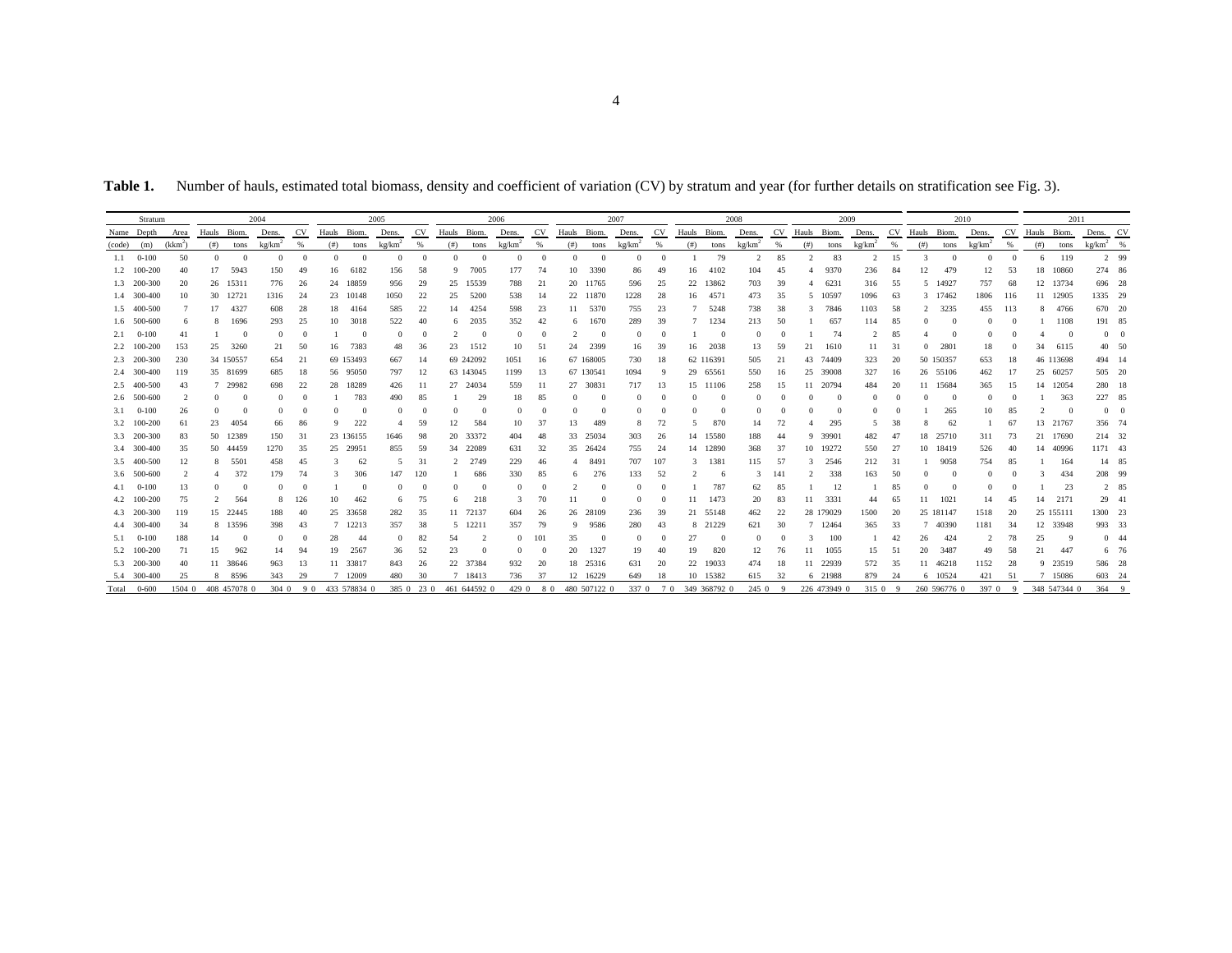**Table 2.** Indices (ktons) of annual mean biomass from survey 1: The Norwegian shrimp survey 1982-2004; survey 2: The Russian shrimp survey 1984-2002 and 2005; and survey 3: The joint Norwegian-Russian ecosystem survey since 2004.

| 1982<br>327<br>1983<br>429<br>471<br>1984<br>661<br>1985<br>468<br>246<br>1986<br>166<br>399<br>1987<br>146<br>346<br>1988<br>181<br>233<br>1989<br>216<br>603<br>1028<br>1990<br>262<br>1192<br>1991<br>321<br>1992<br>239<br>876<br>1993<br>233<br>892<br>1994<br>161<br>404<br>1995<br>193<br>248<br>441<br>1996<br>276<br>1997<br>300<br>765<br>1998<br>341<br>576<br>1999<br>316<br>966<br>2000<br>800<br>247<br>2001<br>184<br>468<br>2002<br>196<br>980<br>2003<br>212<br>2004<br>151<br>365<br>2005<br>656<br>527<br>2006<br>605<br>2007<br>474<br>2008<br>354<br>2009<br>424<br>2010<br>597<br>2011<br>547 | Year | Survey 1 | Survey 2 | Survey 3 |
|---------------------------------------------------------------------------------------------------------------------------------------------------------------------------------------------------------------------------------------------------------------------------------------------------------------------------------------------------------------------------------------------------------------------------------------------------------------------------------------------------------------------------------------------------------------------------------------------------------------------|------|----------|----------|----------|
|                                                                                                                                                                                                                                                                                                                                                                                                                                                                                                                                                                                                                     |      |          |          |          |
|                                                                                                                                                                                                                                                                                                                                                                                                                                                                                                                                                                                                                     |      |          |          |          |
|                                                                                                                                                                                                                                                                                                                                                                                                                                                                                                                                                                                                                     |      |          |          |          |
|                                                                                                                                                                                                                                                                                                                                                                                                                                                                                                                                                                                                                     |      |          |          |          |
|                                                                                                                                                                                                                                                                                                                                                                                                                                                                                                                                                                                                                     |      |          |          |          |
|                                                                                                                                                                                                                                                                                                                                                                                                                                                                                                                                                                                                                     |      |          |          |          |
|                                                                                                                                                                                                                                                                                                                                                                                                                                                                                                                                                                                                                     |      |          |          |          |
|                                                                                                                                                                                                                                                                                                                                                                                                                                                                                                                                                                                                                     |      |          |          |          |
|                                                                                                                                                                                                                                                                                                                                                                                                                                                                                                                                                                                                                     |      |          |          |          |
|                                                                                                                                                                                                                                                                                                                                                                                                                                                                                                                                                                                                                     |      |          |          |          |
|                                                                                                                                                                                                                                                                                                                                                                                                                                                                                                                                                                                                                     |      |          |          |          |
|                                                                                                                                                                                                                                                                                                                                                                                                                                                                                                                                                                                                                     |      |          |          |          |
|                                                                                                                                                                                                                                                                                                                                                                                                                                                                                                                                                                                                                     |      |          |          |          |
|                                                                                                                                                                                                                                                                                                                                                                                                                                                                                                                                                                                                                     |      |          |          |          |
|                                                                                                                                                                                                                                                                                                                                                                                                                                                                                                                                                                                                                     |      |          |          |          |
|                                                                                                                                                                                                                                                                                                                                                                                                                                                                                                                                                                                                                     |      |          |          |          |
|                                                                                                                                                                                                                                                                                                                                                                                                                                                                                                                                                                                                                     |      |          |          |          |
|                                                                                                                                                                                                                                                                                                                                                                                                                                                                                                                                                                                                                     |      |          |          |          |
|                                                                                                                                                                                                                                                                                                                                                                                                                                                                                                                                                                                                                     |      |          |          |          |
|                                                                                                                                                                                                                                                                                                                                                                                                                                                                                                                                                                                                                     |      |          |          |          |
|                                                                                                                                                                                                                                                                                                                                                                                                                                                                                                                                                                                                                     |      |          |          |          |
|                                                                                                                                                                                                                                                                                                                                                                                                                                                                                                                                                                                                                     |      |          |          |          |
|                                                                                                                                                                                                                                                                                                                                                                                                                                                                                                                                                                                                                     |      |          |          |          |
|                                                                                                                                                                                                                                                                                                                                                                                                                                                                                                                                                                                                                     |      |          |          |          |
|                                                                                                                                                                                                                                                                                                                                                                                                                                                                                                                                                                                                                     |      |          |          |          |
|                                                                                                                                                                                                                                                                                                                                                                                                                                                                                                                                                                                                                     |      |          |          |          |
|                                                                                                                                                                                                                                                                                                                                                                                                                                                                                                                                                                                                                     |      |          |          |          |
|                                                                                                                                                                                                                                                                                                                                                                                                                                                                                                                                                                                                                     |      |          |          |          |
|                                                                                                                                                                                                                                                                                                                                                                                                                                                                                                                                                                                                                     |      |          |          |          |
|                                                                                                                                                                                                                                                                                                                                                                                                                                                                                                                                                                                                                     |      |          |          |          |

**Table 3** Estimated biomass, abundance and mean weight of the total and fishable (>16 mm cpl) stock and of recruits (13-16 mm cpl). Demografic data 2009-11 not analysed.

|      |       |          | Biomass (ktons)  |    |       | Abundance (#10 <sup>9</sup> ) |           | Mean weight $(g)$ |          |           |  |  |
|------|-------|----------|------------------|----|-------|-------------------------------|-----------|-------------------|----------|-----------|--|--|
| Year | Total | Fishable | Recruites CV (%) |    | Total | Fishable                      | Recruites | Total             | Fishable | Recruites |  |  |
| 2004 | 365   | 261      | 97               | 9  | 98    | 47                            | 44        | 3.73              | 5.54     | 2.21      |  |  |
| 2005 | 527   | 446      | 78               | 22 | 121   | 85                            | 33        | 4.35              | 5.26     | 2.38      |  |  |
| 2006 | 605   | 517      | 85               | 8  | 135   | 97                            | 35        | 4.48              | 5.34     | 2.45      |  |  |
| 2007 | 474   | 426      | 46               | 7  | 90    | 71                            | 17        | 5.27              | 6.02     | 2.67      |  |  |
| 2008 | 354   | 317      | 34               | 9  | 69    | 52                            | 14        | 5.14              | 6.05     | 2.46      |  |  |
| 2009 | 424   | ۰        | ۰                | 10 | ۰     | $\overline{\phantom{a}}$      |           |                   |          |           |  |  |
| 2010 | 597   | ۰        |                  | 9  | ۰     | ۰                             |           |                   |          |           |  |  |
| 2011 | 547   |          |                  | 9  |       |                               |           |                   |          |           |  |  |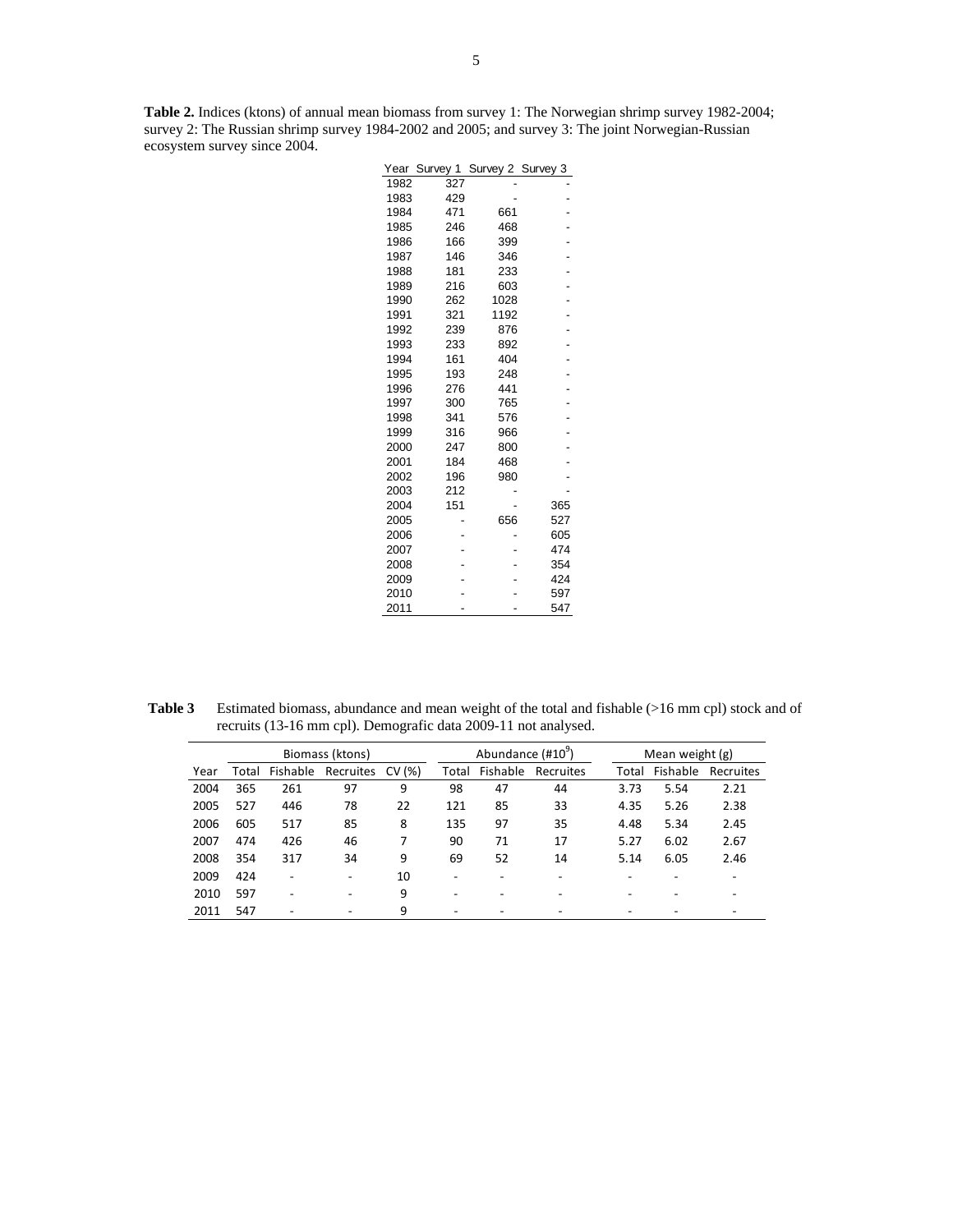

**Fig. 1** 

Sampling grid used for the 2011 Norwegian-Russian ecosystem survey in the Barents Sea.



**Fig. 2** Schematic drawing of a Campelen 1800 survey bottom trawl with 22 mm mesh size in the cod-end, 42 mm in the mid-section, and 60 mm in the trawl opening. The width of the trawl opening (11.7 m) and wing spread (13.5 m) is also indicated.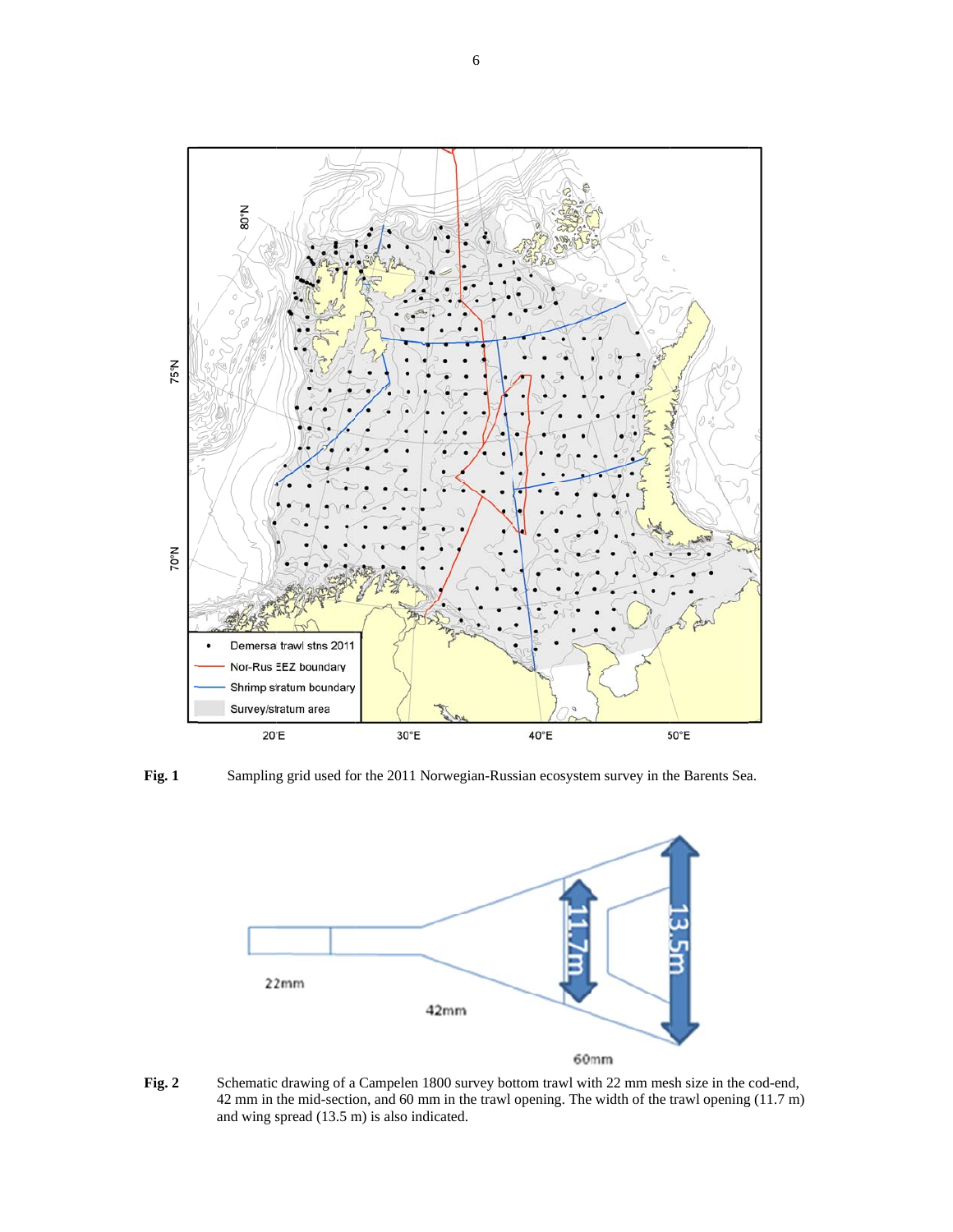

Fig. 3 The survey stratification scheme. Each stratum is given a code for [main area]+[depth stratum within]; e.g. [1.3] indicates main stratum = 1 and depth stratum = 3, i.e. covering depths from 201 to 300 m (see also Table 1).



Fig. 4 Areas of the 10 most important strata (code: see Table 1 and Fig. 3 for definition).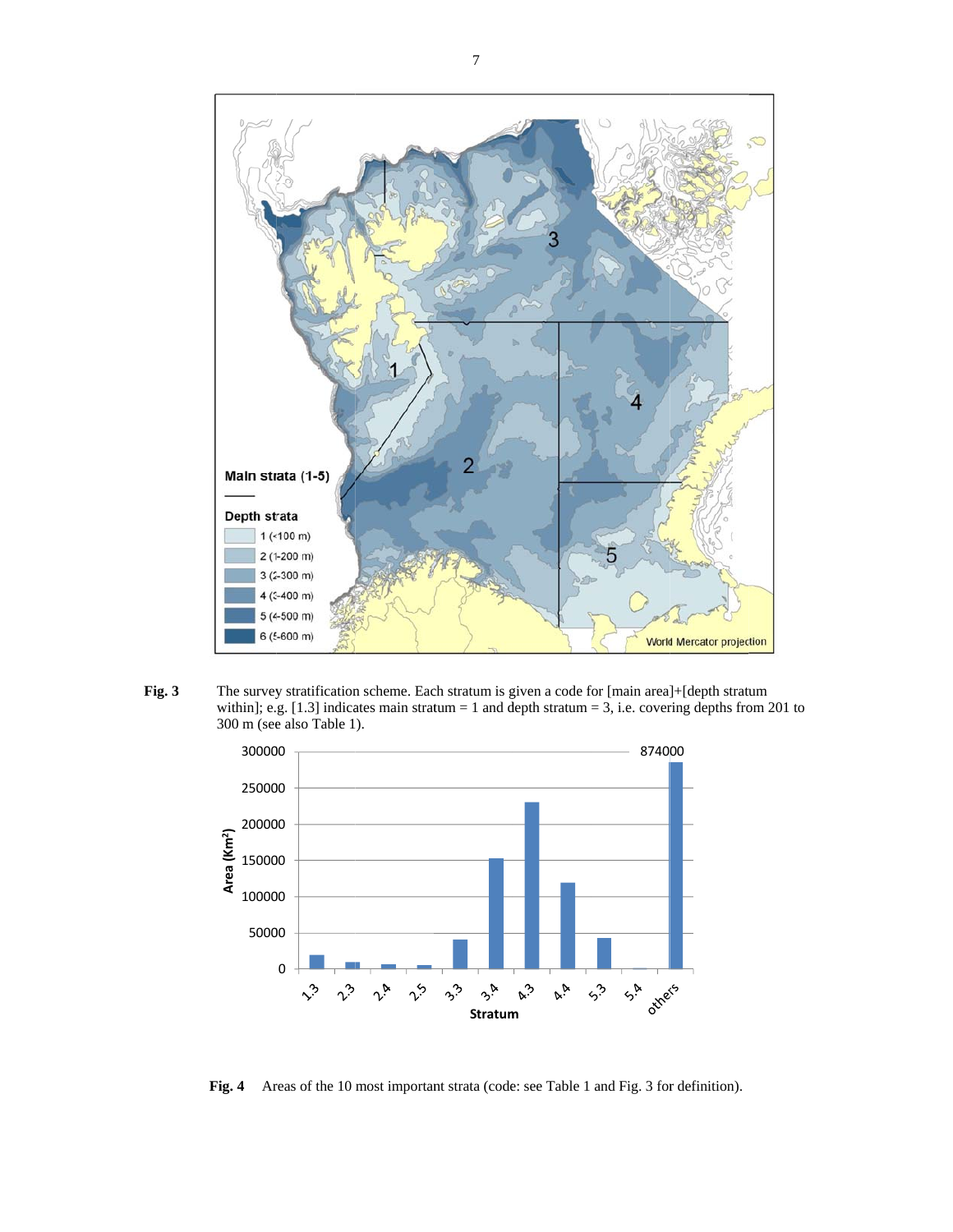

**Fig. 5** Indices of annual mean biomass from survey 1: The Norwegian shrimp survey 1982-2004; survey 2: The Russian shrimp survey 1984-2002 and 2005; and survey 3: The joint Norwegian-Russian ecosystem.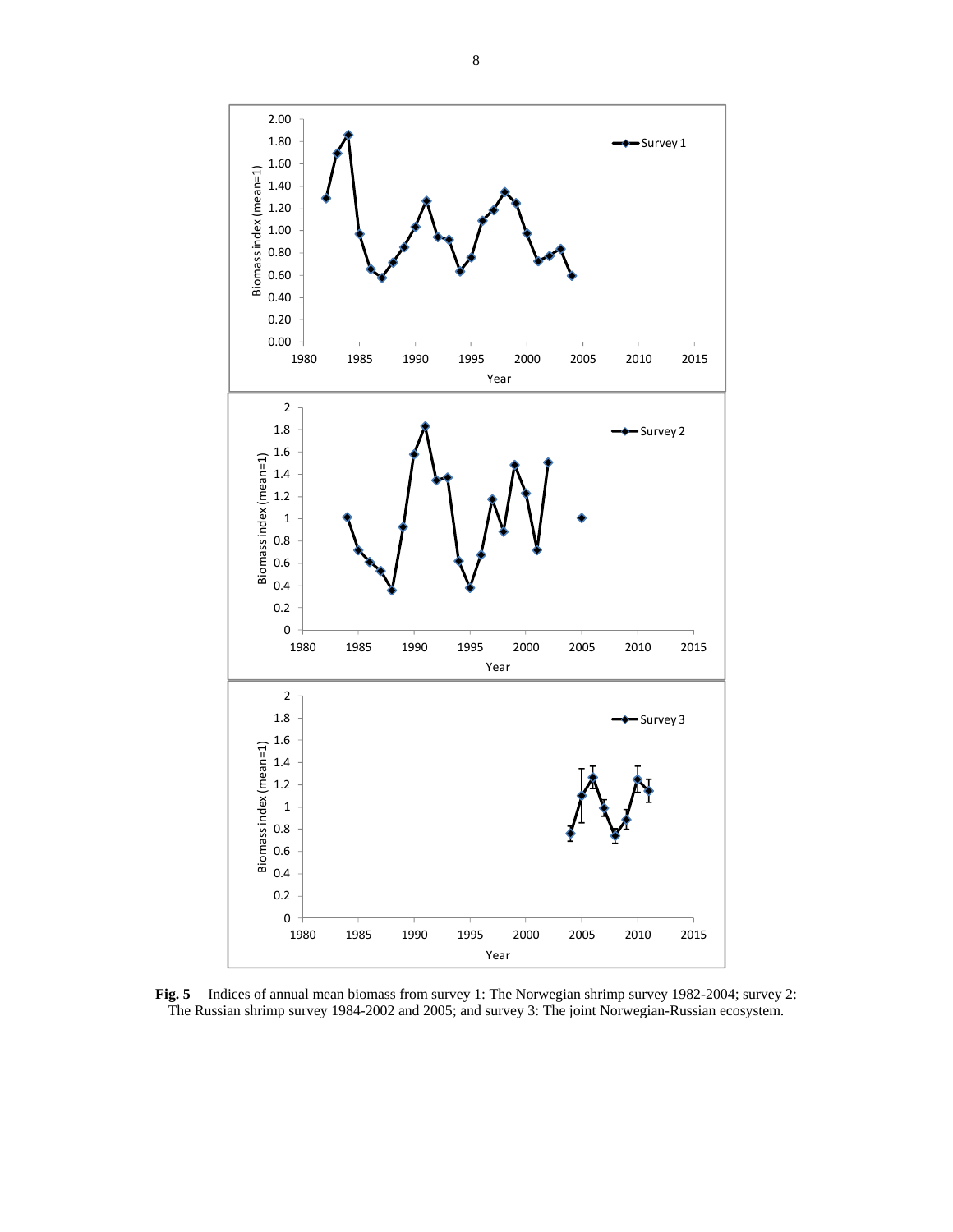

Fig. 6 Estimated mean biomass by year and strata (code: see Table 1 and Fig. 3 for definition). Error bars indicate +/- one Standard Error of the overall estimate.



Fig. 7 Estimated mean biomass density by year and strata (code: see Table 1 and Fig. 3 for definition).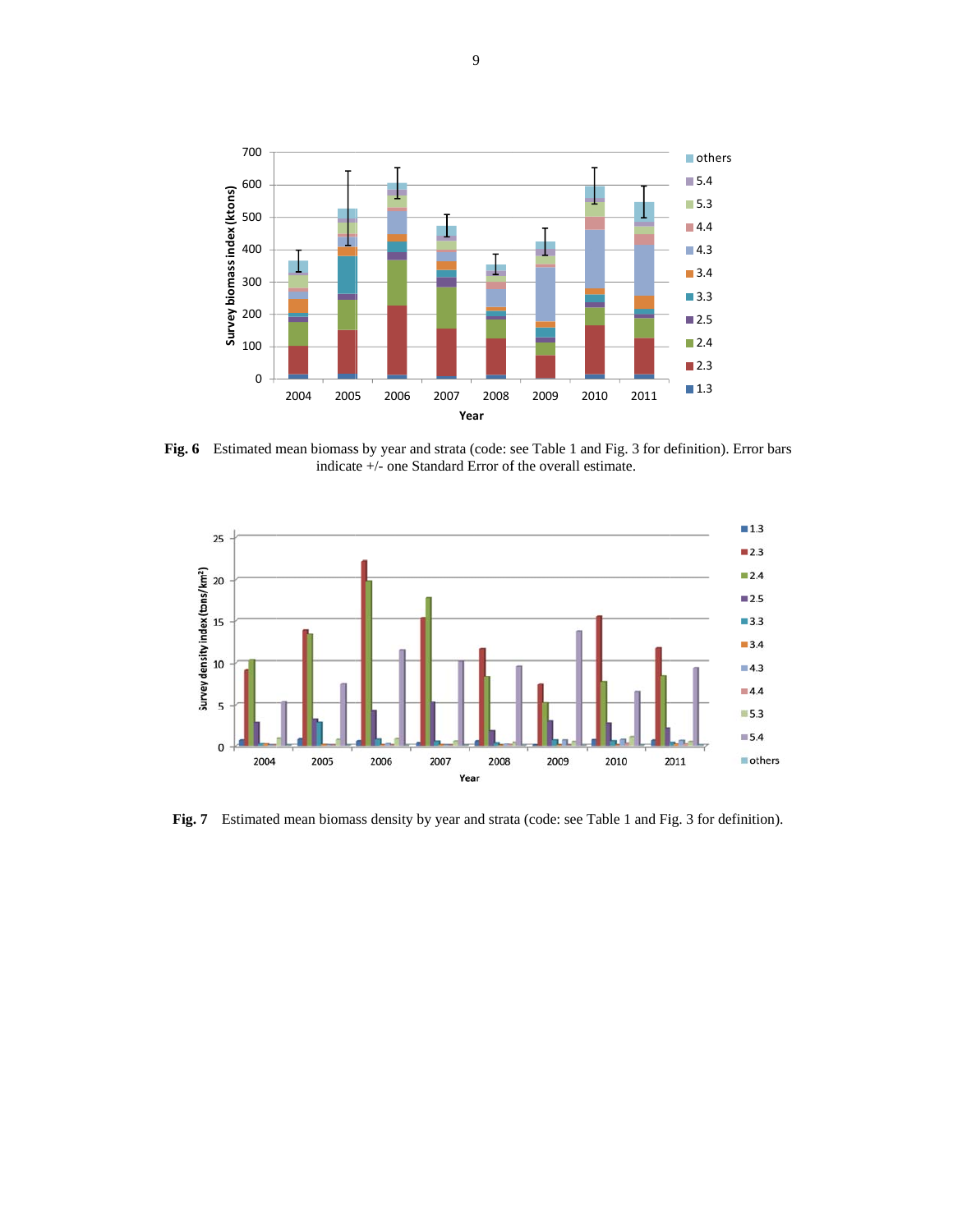

Shrimp density 2004-2011 from *inverse distance weighted* interpolation (e.g. Fisher et al., 1987) between trawl stations (black dots) (Europe Albers Equal Area Conic projection). Fig. 8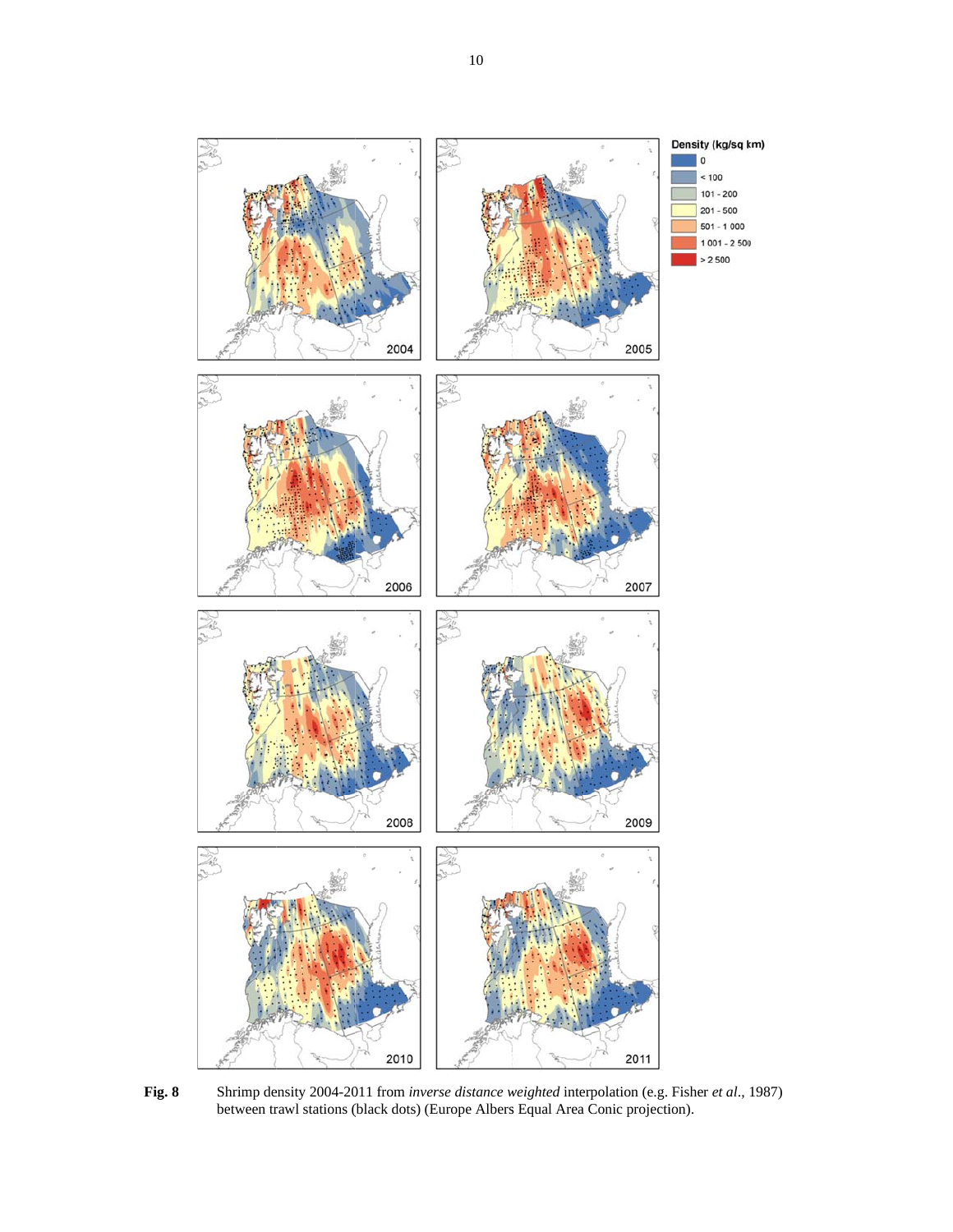

**Fig. 9** Shrimp in the Barents Sea: overall size distribution of males, females and total 2004-2008. (No data for 2009-11)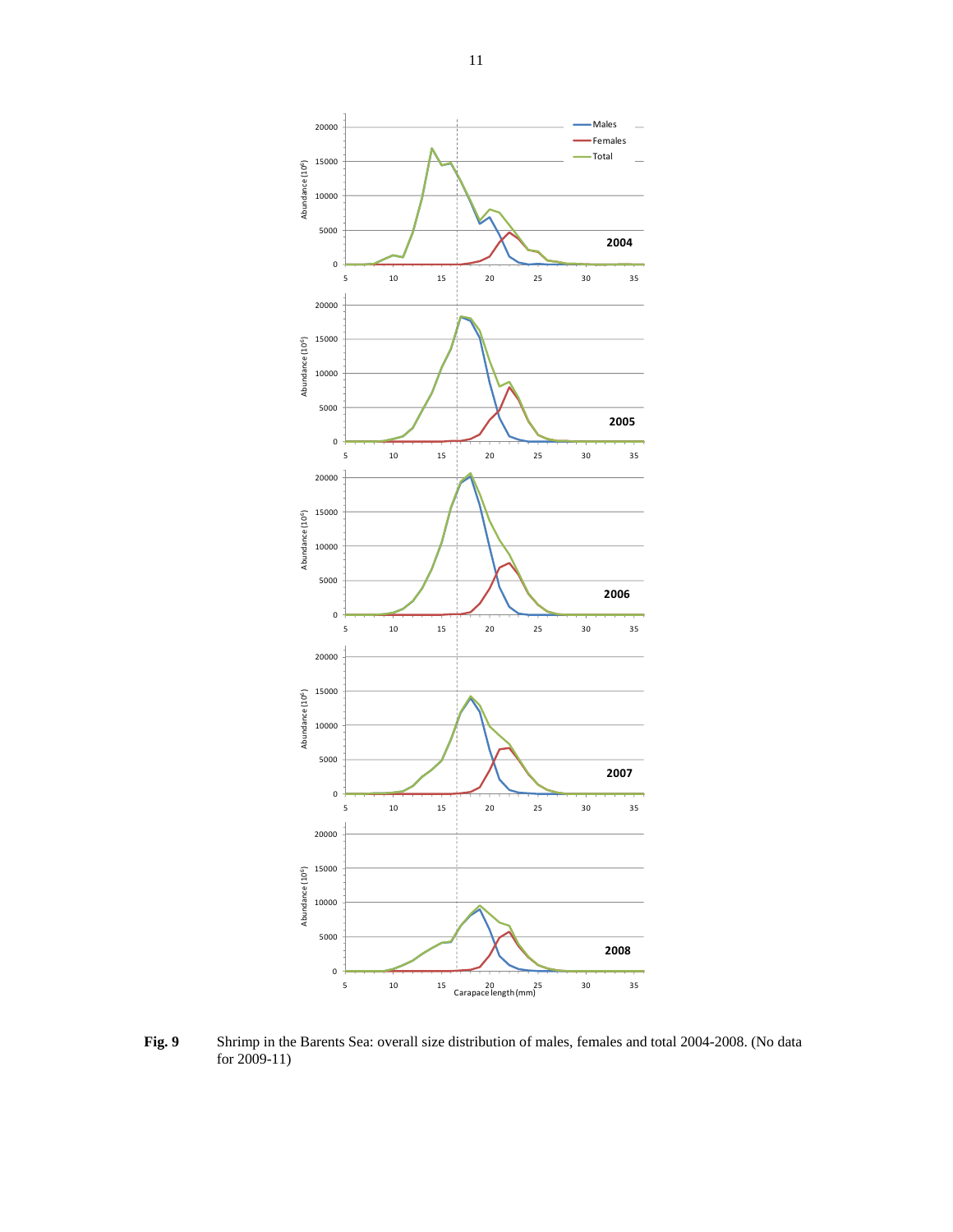

**Fig. 10** Index of recruitment: estimated mean abundance of shrimp at size 13-16 mm cpl 2004-2008. (No data for 2009-11).